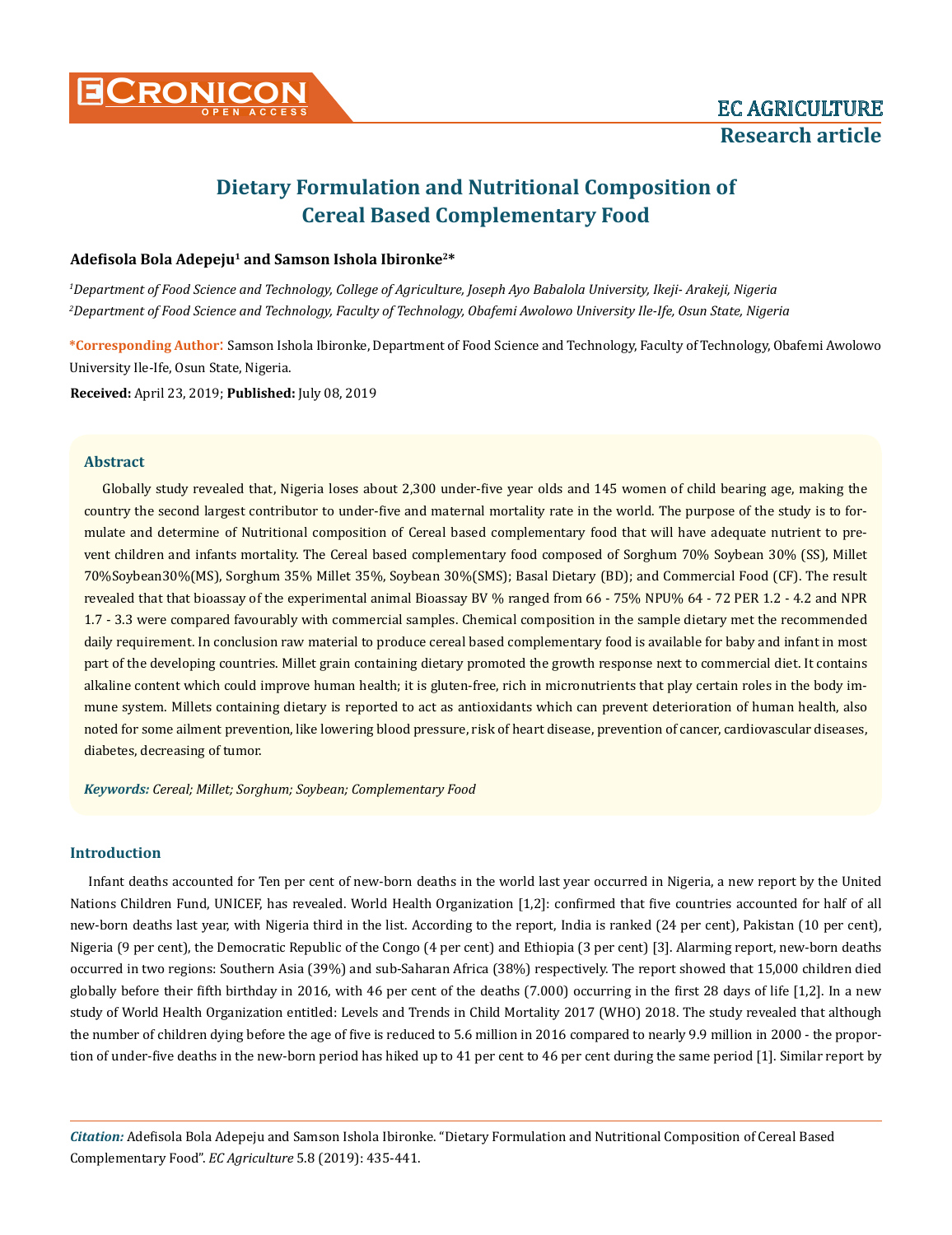436

UNICEF also said though the lives of 50 million children under-five have been saved since 2000 through increased level of commitment by governments and development partners to tackle preventable child deaths, more still needs to be done to stop babies from dying the day they are born, or days after their birth. Joint report released by UNICEF, the World Health Organization, the World Bank and the Population Division of UNDESA, which make up the Inter-agency Group for Child Mortality Estimation (IGME), speculated that at current trends, 60 million children, will die before their fifth birthday between 2017 and 2030, half of them new-borns [1,2,4]. The Nigerian Minister of Health confirmed the high mortality rate of under-five in the country as frustrating and unacceptable and significant effort are made in reducing the rate of new-born deaths in the country as it has declined from 201/1000 live births to 128/1000 live births in 2013 [3]. The best measure of success for Universal Health Coverage is that every mother should not only be able to access health care easily, but that it should be quality, affordable care that will ensure a healthy and productive life for her children and family [3]. Preventable child deaths can be achieved by improving access to skilled health-professionals during pregnancy and at the time of birth; lifesaving interventions, such as immunization, breastfeeding and inexpensive medicines; and increasing access to water and sanitation giving adequate and balance dietary [3]. In most part of Africa, cereals supplies are amount to 80% of the energy requirements. Major cereals cultivate in Nigeria include rice, sorghum, maize, and pear millet; they are rich in carbon-hydrate but comparatively low in protein and naturally deficient in calcium and vitamin [5,6]. However many senero are attribute to infant mortality such as poor distribution of food in the family, taken poor protein, seasonal or severe shortage of food, poor supply of legumes, taboos and cultural practice, poor infant feeding practice (breast) and poverty [7-11]. Hence, we have embarked on research to formulate and determine of Nutritional composition of Cereal based complementary food as a succor to reduce child and maternal mortality rate in Nigeria.

#### **Materials and Method**

Some of the cereals used as source of energy in this experiment include maize, sorghum and millet. Source of protein include soybean, milk based commercial food were purchased from urban market in Ile- Ife, Nigeria.

#### **Chemical analysis**

The chemical analysis included Protein (nitrogen x 6.25), moisture, fat, crude fibre and carbohydrate of the ingredients, formulated diets and the nitrogen contents of the internal organ were determined according to AOAC (2005). Energy value was determined using Combustion calorimeter, model e2K [12-14].

#### **Experimental animal procedure**

Fifty white Wister albinos were procured from animal breeding centre; they were ranged from 46.55- 47.68g. They were four weeks old, respectively. The experiment animals were weighed randomly selected and distributed into five groups of ten per group and was housed in a metabolic cage [15,16]. They were fed on animal feeds (finisher) for seven days to acclimatize them to the new environment. The experimental animals were again reweighed and distributed into five groups of ten per group. 10g of supplements dietary were supplied daily. Remnants of the dietary samples were carefully recorded and the weights were noted. Weight gain/loss of the experimental animals was taken every three days and graphically sketched as in figure 1. At the end of the experiment, which was twenty-eight days, the experimental animals were anesthetized sacrificed. The organs collected from the animal including spleen, heart lungs kidney liver and small intestine were fixed immediately in 10% formyl saline for further experiment such as Nitrogen retention [7-11,15-20].

The food efficiency ratio (FER), Protein efficiency ratio (PER), the net protein retention (NPR) and protein retention efficiency (PRE) were calculated using the formula given below.

The food efficiency ratio (FER) =  $\frac{Gain in body weight (g)}{g}$ Food intake (g)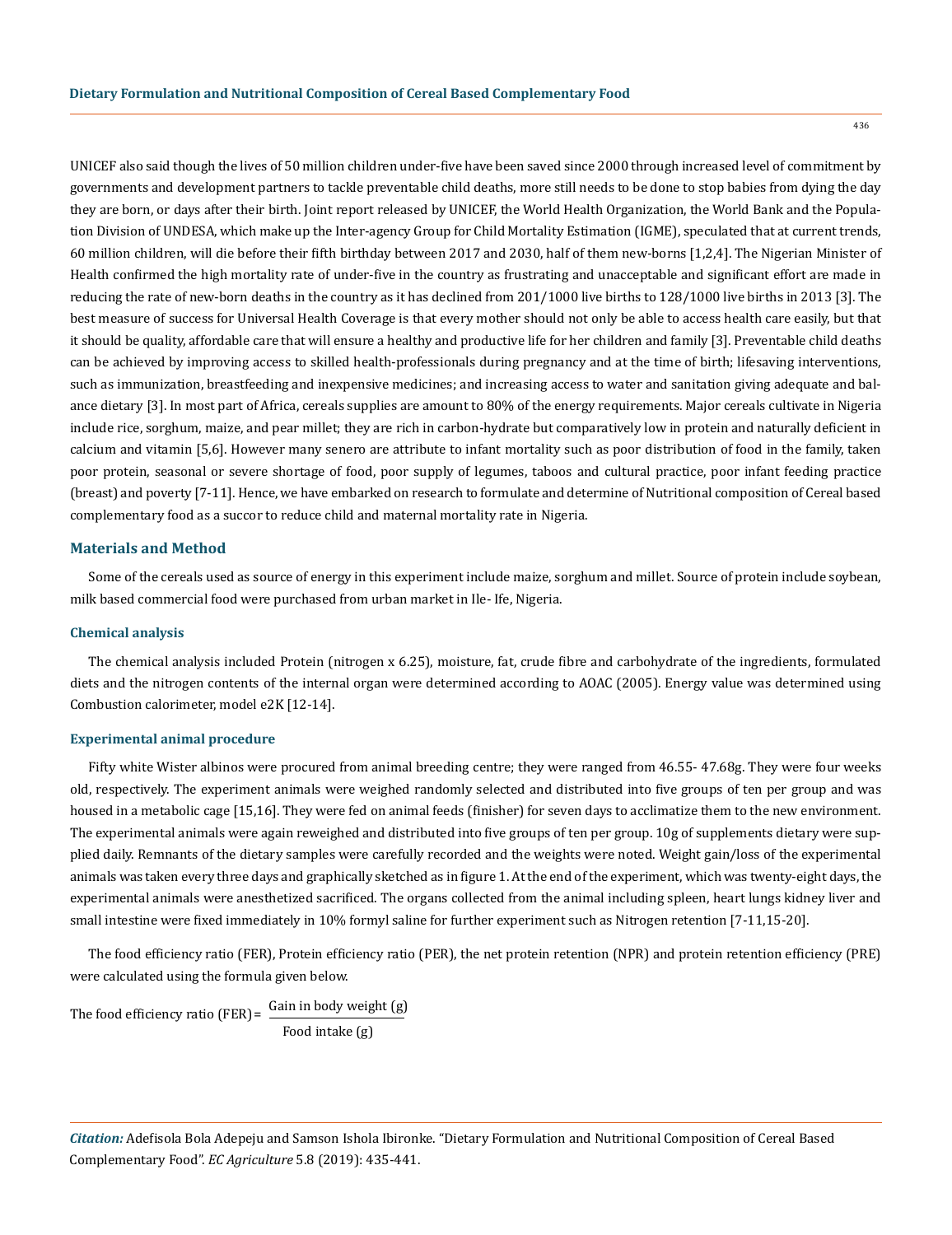Protein efficiency ratio (PER) =  $\frac{\text{Weight gain of test animal (g)}}{\text{Weight gain of the total}}$ Protein consumed by the test animal (g) Net protein retention (NPR) =  $\frac{\text{Weight gain of test animal (g)}+Average Weight Loss of Animal}}{}$ Protein consumed by the test animal (g) Feed Conversion ratio was determined by =  $\frac{\text{Feed consumed (g)}}{\text{Gain in body weight (g)}}$ Protein retention efficiency (PRE) = NPRX16

#### **Ethical consideration**

Fifty white albino rats were approved for the experiment by the Animal Ethical Welfare Review Committee of the Obafemi Awolowo University, Osun State, Ile-Ife, Nigeria.

# **Results and Discussion**

Sorghum 70% Soybean 30% (SS), Millet 70% Soybean 30% (MS), Sorghum 35% Millet 35%, Soybean 30% (SMS); Basal Dietary (BD) and Commercial Food (CF).

Figure 1 represented experimental Animal growth response for 28 days. The growth responses by experimental Animal were progressive by weight gained for dietary CF is 42.2g, MS is 32.2g, SMS is 19.22g, SS is 16.36g and but BD is declining by 3.2g. This shows that dietary experimental Animal growth contain essential nutrient such as complete amino acid profile [7-11,17,18,21-23].





*Citation:* Adefisola Bola Adepeju and Samson Ishola Ibironke. "Dietary Formulation and Nutritional Composition of Cereal Based Complementary Food". *EC Agriculture* 5.8 (2019): 435-441.

437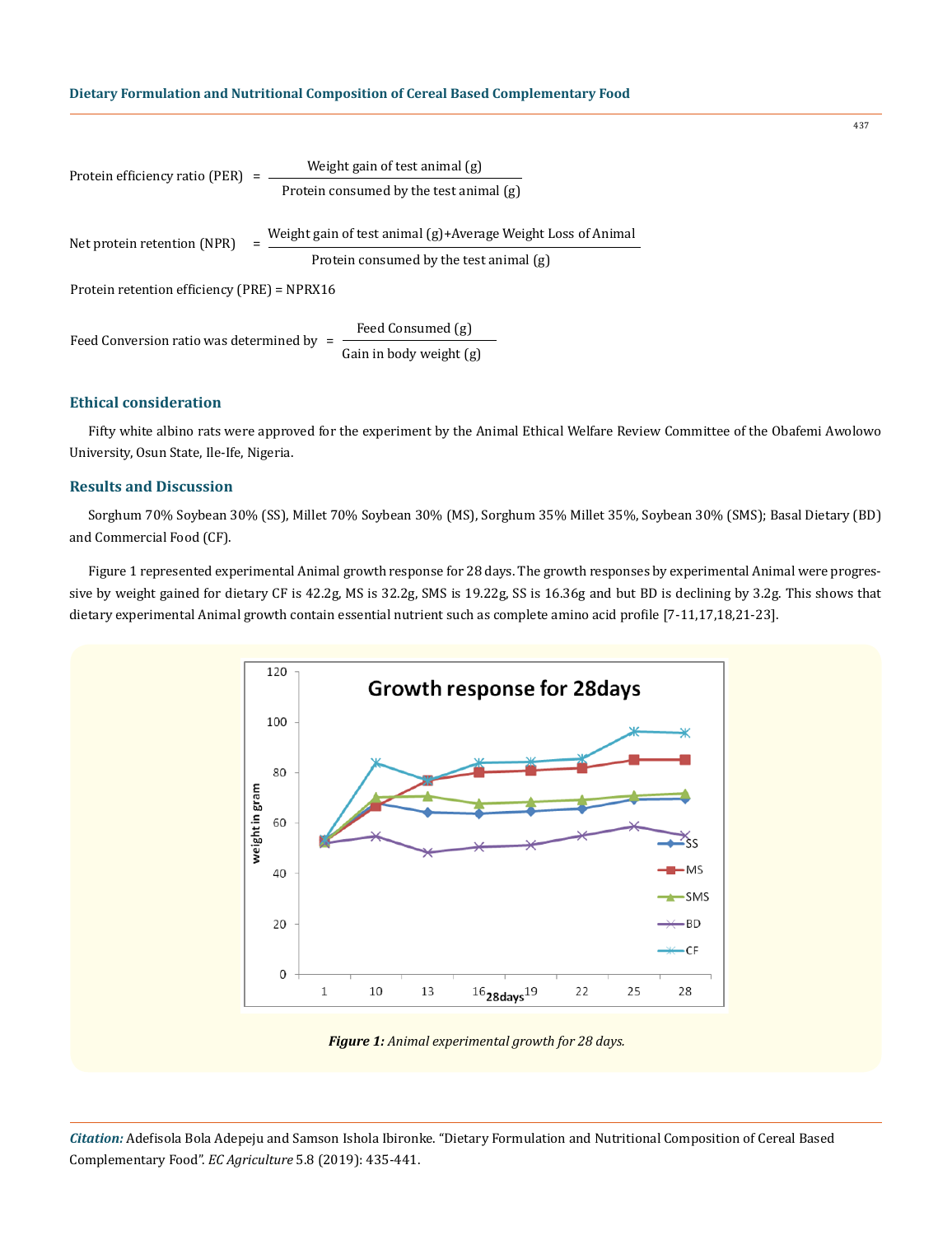Table 1 showcased the chemical composition of the Formulated Dietary samples such as protein, it ranged from 15.34 - 16.01% moisture ranged from 12.5 - 5.68%, fat ranged from 0.50 - 10%, ash ranged from 11.45 - 2.30%, crude fibre ranged from 0.76 - 2.30%, dry matter ranged from 94.32 - 97.50% and Energy ranged from 364 - 413 Kcal%. The dietary formulation met the recommended daily intake and support animal growth fed with formulated sample dietary but BD could not support growth for lack of essential protein as earlier reported for lack of essential amino acid such as lysine and tryptophan hence could not support growth [7-11,21,24].

| <b>Dietary</b> | Protein%       | Moisture%      | Fat%          | $Ash\%$        | <b>Crude Fibre%</b> | CHO%           | Dry matter%    | Kcal%        |
|----------------|----------------|----------------|---------------|----------------|---------------------|----------------|----------------|--------------|
| SS             | $15.87 \pm 01$ | $5.53 \pm 00$  | $2.4 \pm 02$  | $1.45 \pm 03$  | $1.50 \pm 01$       | $73.25 \pm 00$ | $94.47 \pm 02$ | $383 \pm 01$ |
| MS             | $15.30 \pm 01$ | $4.86 \pm 01$  | $0.35 \pm 01$ | $2.36 \pm 02$  | $0.80 \pm 01$       | $76.33 \pm 03$ | $95.14 \pm 03$ | $398 \pm 01$ |
| <b>SMS</b>     | $15.34 \pm 00$ | $3.50 \pm 03$  | $0.56 \pm 02$ | $1.80 \pm 01$  | $0.78 \pm 0.2$      | $78.02 \pm 02$ | $96.50 \pm 02$ | $378 \pm 02$ |
| BD             | $\blacksquare$ | $5.68 \pm 01$  | $0.50 \pm 01$ | $2.10 \pm 0.0$ | $0.76 \pm 01$       | $90.96 \pm 01$ | $94.32 \pm 01$ | $364 \pm 03$ |
| CF             | $16.01 \pm 02$ | $2.50 \pm 0.3$ | $10 \pm 01$   | $4.30 \pm 00$  | $2.30 \pm 00$       | $64.89 \pm 00$ | $97.50 \pm 00$ | $413 \pm 01$ |

*Table 1: Chemical composition of the formulated dietary samples.*

*Mean ± SD values of five replicates (p ≥ 0.05); Sorghum 70% Soybean 30% (SS), Millet 70% Soybean 30% (MS), Sorghum 35% Millet 35%, Soybean 30% (SMS); Basal Dietary (BD) and Commercial Food (CF).*

Table 2 is a portrait of the nitrogen retention in various tissues of the internal organ of the experimental animal liver, kidney and muscle. They are ranged from 18.34 - 72.04, 18.36 - 72.08 and 64.66 - 72.06 respectively. Commercial Food (CF) promoted the highest growth rate, followed by millet containing dietary such as Millet 70% Soybean 30% (MS), Sorghum 35% Millet 35%, Soybean 30% (SMS) also promoted the growth response similar to commercial diet. This is because Millet grain reported contains alkaline content it is gluten-free, rich and micronutrients that play certain roles in the body immune system. Millets is also reported to be antioxidants which can prevent deterioration of human health [23,25]. Millets is noted for some ailment prevention like lowering blood pressure, risk of heart disease, prevention of cancer, cardiovascular diseases, diabetes, decreasing of tumor. Alkaline based diet is often recommended to achieve optimal health. In developing countries, cereal-based foods have low bioavailability of minerals like iron, zinc initiate critical problem for infants and young children. Food processing techniques are used to enhance nutritional quality, improve the digestibility and bioavailability of food nutrients with reducing anti-nutrients [21,25,26].

| <b>Dietary</b> | Kidney mg/g    | Liver $mg/g$   | Muscle mg/g    |
|----------------|----------------|----------------|----------------|
| SS             | $65.30 \pm 02$ | $66.56 \pm 01$ | $64.66 \pm 00$ |
| MS             | $70.66 \pm 01$ | $70.64 \pm 02$ | $70.68 \pm 03$ |
| <b>SMS</b>     | $68.30 \pm 02$ | $64.56 \pm 03$ | $65.66 \pm 04$ |
| BD             | $18.34 \pm 01$ | $18.36 \pm 02$ | $18.30 \pm 01$ |
| CF             | $72.04 \pm 01$ | $72.08 \pm 04$ | $72.06 \pm 03$ |

*Table 2: The nitrogen retention in various tissues of the internal organ. Mean ± SD values of five replicates (p ≥ 0.05); Sorghum 70% Soybean 30% (SS), Millet 70% Soybean 30% (MS), Sorghum 35% Millet 35%, Soybean 30% (SMS); Basal Dietary (BD) and Commercial Food (CF).*

Table 4 reflected the Bioassay of the experimental animal Bioassay BV 75 - 66% NPU 64 - 72% PER 1.6 - 42 FER 1.6 - 4.2 and NPR 1.7 - 4.3, BD lacked biological value hence could not promote growth but Commercial food (CF) had the highest value, a bit lower than of white egg. It was followed by millet based dietary (MS) and SS and SMS [7-11,15-1821,27-30].

*Citation:* Adefisola Bola Adepeju and Samson Ishola Ibironke. "Dietary Formulation and Nutritional Composition of Cereal Based Complementary Food". *EC Agriculture* 5.8 (2019): 435-441.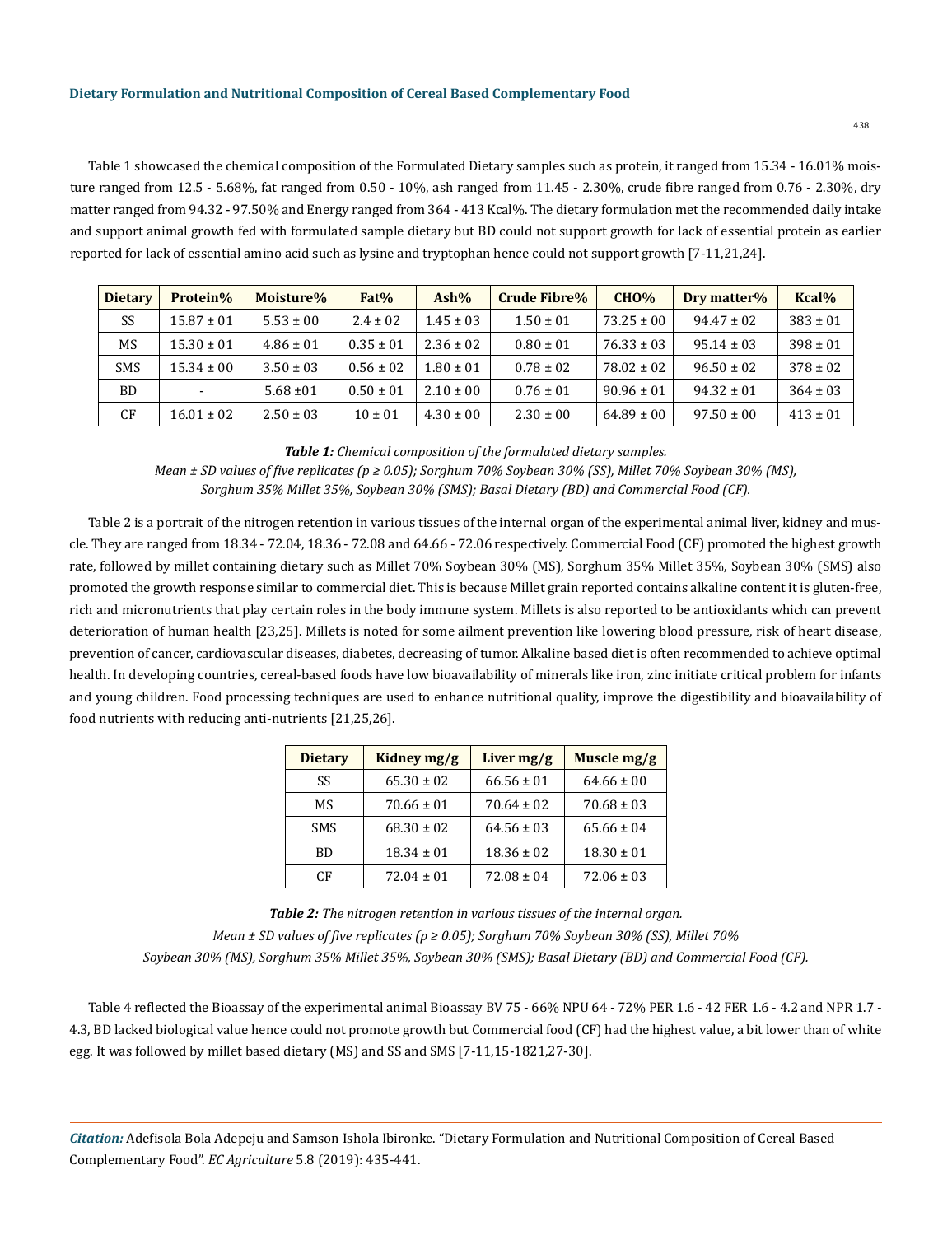| <b>Dietary</b> | Liver(g)      | Kidney(g)     | Body weight(g)  | Gained(g) /loss |
|----------------|---------------|---------------|-----------------|-----------------|
| SS             | $2.80 \pm 01$ | $0.63 \pm 02$ | $70.86 \pm 01$  | $16.36 \pm 02$  |
| MS             | $2.86 \pm 00$ | $0.73 \pm 03$ | $84.36 \pm 01$  | $32.2 \pm 03$   |
| <b>SMS</b>     | $3.43 \pm 03$ | $0.66 \pm 00$ | $79.63 \pm 02$  | $19.22 \pm 04$  |
| <b>BD</b>      | $2.8 \pm 0.2$ | $0.45 \pm 01$ | $58.25 \pm 02$  | $3.2 \pm 0.2$   |
| CF             | $5.1 \pm 01$  | $0.80 \pm 01$ | $104.06 \pm 00$ | $42.2 \pm 01$   |

*Table 3: Nitrogen retention of the experimental animal.*

*Mean ± SD values of five replicates (p ≥ 0.05); Sorghum 70% Soybean 30% (SS), Millet 70% Soybean 30%(MS), Sorghum 35% Millet 35%, Soybean 30% (SMS), Basal Dietary (BD) and Commercial Food (CF).*

| <b>Diet</b> | BV%         | NPU%         | <b>PER</b>               | <b>NPR</b>     | <b>Gained/loss</b> |
|-------------|-------------|--------------|--------------------------|----------------|--------------------|
| SS          | $66 \pm 01$ | $64 \pm 0.2$ | $1.6 \pm 0.2$            | $1.7 \pm 0.3$  | $16.36 \pm 0.3$    |
| MS          | $73 \pm 00$ | $70 \pm .1$  | $3.2 \pm$                | $3.3 \pm$      | $32.2 \pm$         |
| <b>SMS</b>  | $66 \pm 00$ | $65 \pm .01$ | $1.9 \pm .02$            | $2.0 \pm 0.02$ | $19.22 \pm 01$     |
| <b>BD</b>   | -           | ۰            | $\overline{\phantom{0}}$ |                | $-3.2 \pm 01$      |
| CF          | $75 \pm 0$  | $72 \pm .0$  | $4.2 \pm 01$             | $4.3 \pm 02$   | $42.2 \pm 0$       |

*Table 4: Bioassay of the experimental animal Bioassay BV % NPU% PER and NPR. Mean ± SD values of five replicates (p ≥ 0.05); sorghum 70% soybean 30% (ss),* 

*millet 70% soybean 30% (ms), sorghum 35% millet 35%, soybean 30% (sms), basal dietary (bd) and commercial food (cf).*

#### **Conclusion**

In conclusion cereal based complementary are produced from staple food are available for baby and infant in most part of the country. Millet grain containing diets promoted the experimental animal growth response similar to commercial diet. It contains alkaline content which could improve human health; it is gluten-free, rich in micronutrients that play certain roles in the body immune system. Millets containing diet is reported to act as antioxidants which can prevent deterioration of human health and also noted for some ailments prevention, like lowering blood pressure, risk of heart disease, prevention of cancer, cardiovascular diseases, diabetes, decreasing of tumor.

# **Acknowledgments**

The authors are very grateful to staff of Department of Food Science and Technology, Joseph Ayodele Babalola University and Department of Food Science and Technology,Obafemi Awolowo University, Ile-Ife, Nigeria for their collaboration in this work.

# **Bibliography**

- 1. [World Health Statistics series \(WHO\). 36 health-related Sustainable Development Goal \(SDG\) indicators \(2018\).](https://www.who.int/sdg/en/)
- 2. [UNICEF. Levels and Trends in Child Mortality Report \(2017\).](https://data.unicef.org/resources/levels-and-trends-in-child-mortality/)
- 3. [Vangurd newspaper \(VNP, 2017\) \(2018\).](https://www.vanguardngr.com/2018/09/6-3m-children-died-in-2017-un-report/)
- 4. [World Bank Group \(WBG\). "Levels and trends in child mortality: report 2017". Washington, D.C \(2017\).](http://documents.worldbank.org/curated/en/home)
- 5. [FAO. "Food and Agriculture Organization of the United Nations: Fisheries and Aquaculture Department". Rome, Italy The state of](http://www.fao.org/fishery/en)  [world Aquaculture and Fisheries \(2007\).](http://www.fao.org/fishery/en)

*Citation:* Adefisola Bola Adepeju and Samson Ishola Ibironke. "Dietary Formulation and Nutritional Composition of Cereal Based Complementary Food". *EC Agriculture* 5.8 (2019): 435-441.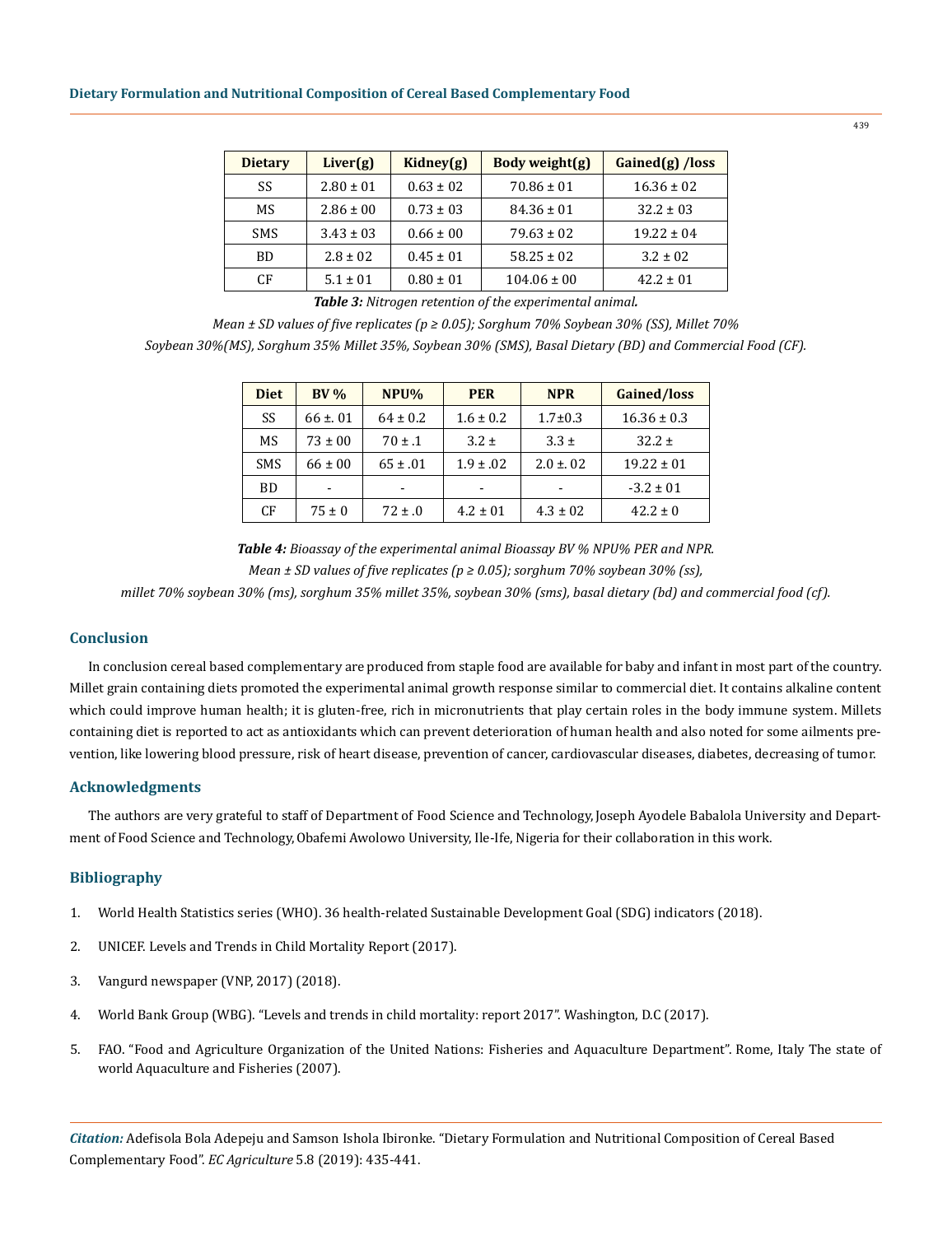- 6. [Foramfera. "Maize Production and Sales in Nigeria: The Opportunity". Foramfera \(2013\).](https://foramfera.com/)
- 7. [Ibironke SI and Adepeju AB. "Nutritional Assessment of Breakfast Foods Developed from Animal Polypeptide, Crayfish \(Euastacus](http://pubs.sciepub.com/ajfn/4/5/3/)  Spp) and Maize (Zea Mays)." *[American Journal of Food and Nutrition](http://pubs.sciepub.com/ajfn/4/5/3/)* 4.5 (2016a): 131-134.
- 8. Ibironke SI., *et al.* ["Histopathological And In-Vivo Study of Moringa Oleifera Seed".](https://pdfs.semanticscholar.org/bfcc/0911053f7a0ad7aa1a1379df01a4f83d1389.pdf) *Annals Food Science and Technology* 17.1 (2016b): [102-108.](https://pdfs.semanticscholar.org/bfcc/0911053f7a0ad7aa1a1379df01a4f83d1389.pdf)
- 9. Ibironke S I., *et al.* "Comparative Study of Condiment Vegetable Basil Leaf (Ocimum gratissimum) and Bitter Leaf (Vernonia Amygdalina)." *American Journal of Food and Nutrition* 5.3 (2017a): 95-98.
- 10. Ibironke SI., *et al.* ["Haematological and In-Vivo Study of Moringa Oleifera Seed".](https://medcraveonline.com/MOJFPT/MOJFPT-04-00109.pdf) *MOJ Food Process Technol* 4.6 (2017b): 00109.
- 11. [Ibironke S I., et al. "Comparative Study of Condiment Vegetable Basil Leaf \(Ocimum gratissimum\) and Bitter Leaf \(Vernonia Amygda](https://www.academia.edu/36182749/Comparative_Study_of_Condiment_Vegetable_Basil_Leaf_Ocimum_gratissimum_and_Bitter_Leaf_Vernonia_Amygdalina)lina)." *[American Journal of Food and Nutrition](https://www.academia.edu/36182749/Comparative_Study_of_Condiment_Vegetable_Basil_Leaf_Ocimum_gratissimum_and_Bitter_Leaf_Vernonia_Amygdalina)* 5.3 (2017c): 95-98.
- 12. [Oladeji BS., et al. "Physico-Chemical And Nutritional Evaluation of Co-Processed Fermented Yellow Maize Ogi \(An Infant Diet\) And](https://www.academia.edu/23337243/PHYSICO-CHEMICAL_AND_NUTRITIONAL_EVALUATION_OF_CO-PROCESSED_FERMENTED_YELLOW_MAIZE_OGI_AN_INFANT_DIET_AND_CARROT_BLENDS)  Carrot Blends". *Annals [Food Science and Technology](https://www.academia.edu/23337243/PHYSICO-CHEMICAL_AND_NUTRITIONAL_EVALUATION_OF_CO-PROCESSED_FERMENTED_YELLOW_MAIZE_OGI_AN_INFANT_DIET_AND_CARROT_BLENDS)* 15.1 (2014): 82-91.
- 13. Oladeji BS., *et al.* ["Comparative analysis of physico-chemical properties and amino acids profile of three tropical maize hybrid culti](https://www.emerald.com/insight/content/doi/10.1108/NFS-10-2015-0120/full/html)vars in Nigeria Emerald". *[Nutrition and Food Science](https://www.emerald.com/insight/content/doi/10.1108/NFS-10-2015-0120/full/html)* 46.5 (2016): 695-705.
- 14. AOAC. Official of Analysis Methods of Analysis of the Association of Official Analytical Chemists,  $18<sup>th</sup>$  Edition (2005).
- 15. Ibironke SI., *et al.* ["Nutritional Evaluation of Complementary Food Developed from Plant and Animal Protein Sources".](https://www.emerald.com/insight/content/doi/10.1108/00346651211212079/full/html) *Emerald Nutri[tion and Food Science](https://www.emerald.com/insight/content/doi/10.1108/00346651211212079/full/html)* 42.2 (2012a): 111-120.
- 16. [Ibironke SI. "Formulation of Infant Weaning Foods from Vegetable Proteins and Cereal".](https://scialert.net/fulltextmobile/?doi=ajft.2014.104.110) *American Journal of Food Technology* 9.2 [\(2014a\):104-110.](https://scialert.net/fulltextmobile/?doi=ajft.2014.104.110)
- 17. [Ibironke SI and Ige MM. "Nutritional Evaluation and Chemical Analysis of Two Commercial Infant Foods in South-Western, Nigeria".](http://article.sciencepublishinggroup.com/html/10.11648.j.ijnfs.20150405.22.html)  *[International Journal of Nutrition and Food Sciences](http://article.sciencepublishinggroup.com/html/10.11648.j.ijnfs.20150405.22.html)* 4.5 (2015a): 590-593.
- 18. [Ibironke SI and Fawale O. "Chemical Analysis and Animal Bioassay of Hildegardia barteri \(Kariya Seed\) SoyBean and Maize".](https://www.researchgate.net/publication/305767176_CHEMICAL_ANALYSIS_AND_ANIMAL_BIOASSAY_OF_HILDEGARDIA_BARTERI_KARIYA_SEED_SOY_BEAN_AND_MAIZE) *Annals [Food Science and Technology](https://www.researchgate.net/publication/305767176_CHEMICAL_ANALYSIS_AND_ANIMAL_BIOASSAY_OF_HILDEGARDIA_BARTERI_KARIYA_SEED_SOY_BEAN_AND_MAIZE)* 16.1 (2015b): 245-250.
- 19. [Kuku A Alabi and MO Ibironke SI. "Effect of processing on the lectin and trypsin inhibitor content of Plukenetia conophora seeds as it](https://pdfs.semanticscholar.org/df9b/17678cd2597eb89614adce5f032b1c54b567.pdf)  [affects growth performance and nutrient metabolism in rat".](https://pdfs.semanticscholar.org/df9b/17678cd2597eb89614adce5f032b1c54b567.pdf) *African Journal of Food Science* 7.9 (2013): 306-316.
- 20. [Kuku A., et al. "Processing of Fluted Pumpkin Seeds, Telfairia Occidentalis \(Hook F\) As It Affects Growth Performance and Nutrient](https://www.ajol.info/index.php/ajfand/article/view/107900)  Metabolism in Rats". *[African Journal of Food and Agriculture Nutrition and Development](https://www.ajol.info/index.php/ajfand/article/view/107900)* 14.5 (2014): 1992-2014.
- 21. Titani K., *et al.* ["Amino acid sequence of crayfish \(Astacus fluviatilis\) trypsin If".](https://www.ncbi.nlm.nih.gov/pubmed/6838862) *Biochemistry* 22.6 (1983):1459-1465.
- 22. [Sarita and Ekta Singh. "Potential of Millets: Nutrients Composition and Health Benefits".](http://www.jsirjournal.com/Vol5_Issue2_04.pdf) *Journal of Scientific and Innovative Research* [5.2 \(2016\): 46-50.](http://www.jsirjournal.com/Vol5_Issue2_04.pdf)
- 23. [Shahidi F and Chandrasekara A. "Millets grain phenolics and their role in disease risk reduction and health promotion: A review".](https://www.sciencedirect.com/science/article/pii/S1756464613000625)  *[Journal of Functional Foods](https://www.sciencedirect.com/science/article/pii/S1756464613000625)* 5.2 (2013): 570-581.
- 24. [Food and Agriculture Organization \(FAO\). "Crops statistics concepts, definitions and classifications?" \(2010\).](http://www.fao.org/economic/ess/methodology)

*Citation:* Adefisola Bola Adepeju and Samson Ishola Ibironke. "Dietary Formulation and Nutritional Composition of Cereal Based Complementary Food". *EC Agriculture* 5.8 (2019): 435-441.

440